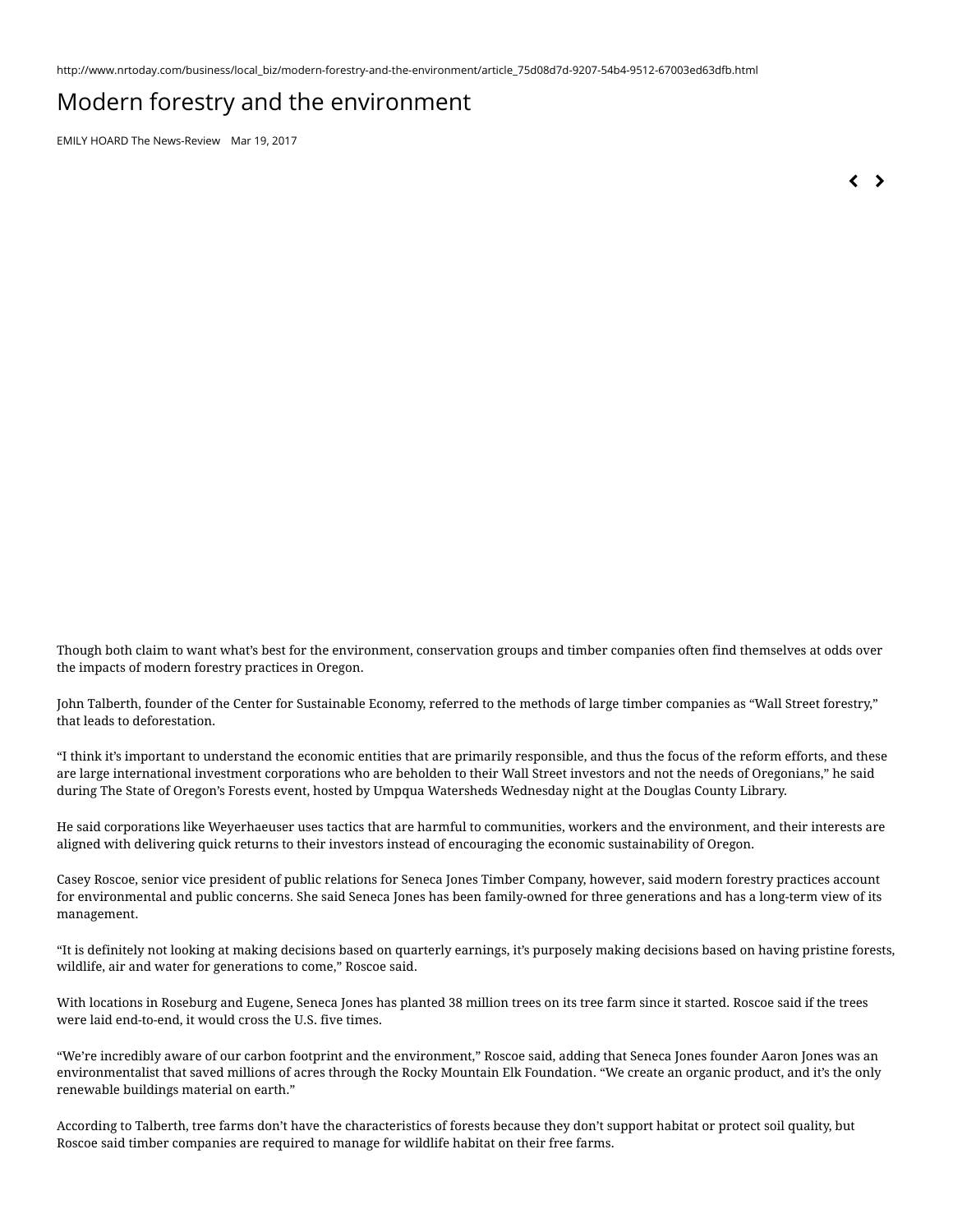"It's law in Oregon for every acre you cut, you have to leave two trees down, and two living trees up," Roscoe said. "On top of that, we have our lands open to the public. Our family is a family of hunters, fishers and lovers of the outdoors. We assume all Oregonians are, and we embrace and love thinking of them being able to come out to our lands."

The Center for Sustainable Economy is introducing bills to the legislature to protect watersheds and tax timber companies whose practices produce extensive carbon emissions.

"Wall Street capitalism is used to having their way without consulting anybody, so this would actually bring them to the table and force them to have some accountability," he said.

Laurie Bernstein and Lisa Arkin from the grassroots organization Beyond Toxics said the use of aerial herbicide sprays in industrial forests are harmful to the environment and nearby communities.

Beyond Toxics gathers state-provided data to map where sprays have occurred and what chemicals were used before it researches the effects the aerial sprays have on the environment, wildlife and people.

"The pattern we were hearing over and over for the 15 years we've been in existence were complaints from rural communities, people going about their normal daily lives mowing the lawn, trimming a tree, playing with their grandkids outside, and suddenly herbicides drifting over to their residential property from aerial spray on industrial timberland," Arkin said.

Bernstein, a retired fisheries biologist in the Umpqua National Forest, said people from Triangle Lake in Lane County and others in Curry County have independently reported that when it rains after an aerial spray, they can smell the chemicals, and have experienced nosebleeds, headaches and nausea.

But Roscoe said according to the Eugene Water & Electric Board, the effects of aerial herbicide sprays, as used by Seneca Jones, are minimal to the environment.

"EWEB was looking at potential threats to water, and they did a study on how timberland management affects the water, and it was so trace, it was not a problem so they published the paper and decided not to address it," Roscoe said.

Though Bernstein said it's difficult to find good research about how the chemicals affect fish, she said the effects of an herbicide called 2:4-D are known.

"2:4-D can cause changes to the gills, liver and kidneys in adult fish, it can impair the ability of some salmon to capture food and develop normally, and young salmon are more sensitive to potential mortality after being exposed to 2:4-D," Bernstein said.

She said timber producers also spray glyphosate and atrazine, which she said can lead to hormone disruption, leading to birth defects in humans and causing male frogs to develop female sex organs.

Arkin said when herbicides enter watersheds, it can also impact drinking water.

"We want to encourage our state to look at the cumulative impacts, and to make sure we're not mixing too many chemicals to create these synergistic effects, that we're not using chemical soups to spray from the air and that these things are addressed in our policy decisions," Arkin said.

Roscoe said aerial herbicide sprays are necessary for timber production.

"When I think about our timberlands, we raise Douglas fir which is shade intolerant, so it needs light, so of course we have to spray so it would tamp down the underbrush just long enough for those little Douglas fir seedlings to grow up past it," Roscoe said. "We spray our land twice and then we don't touch it for 50 years."

She added that by Oregon law, timber companies need to replant trees, and the spray allows the seedlings a chance to grow.